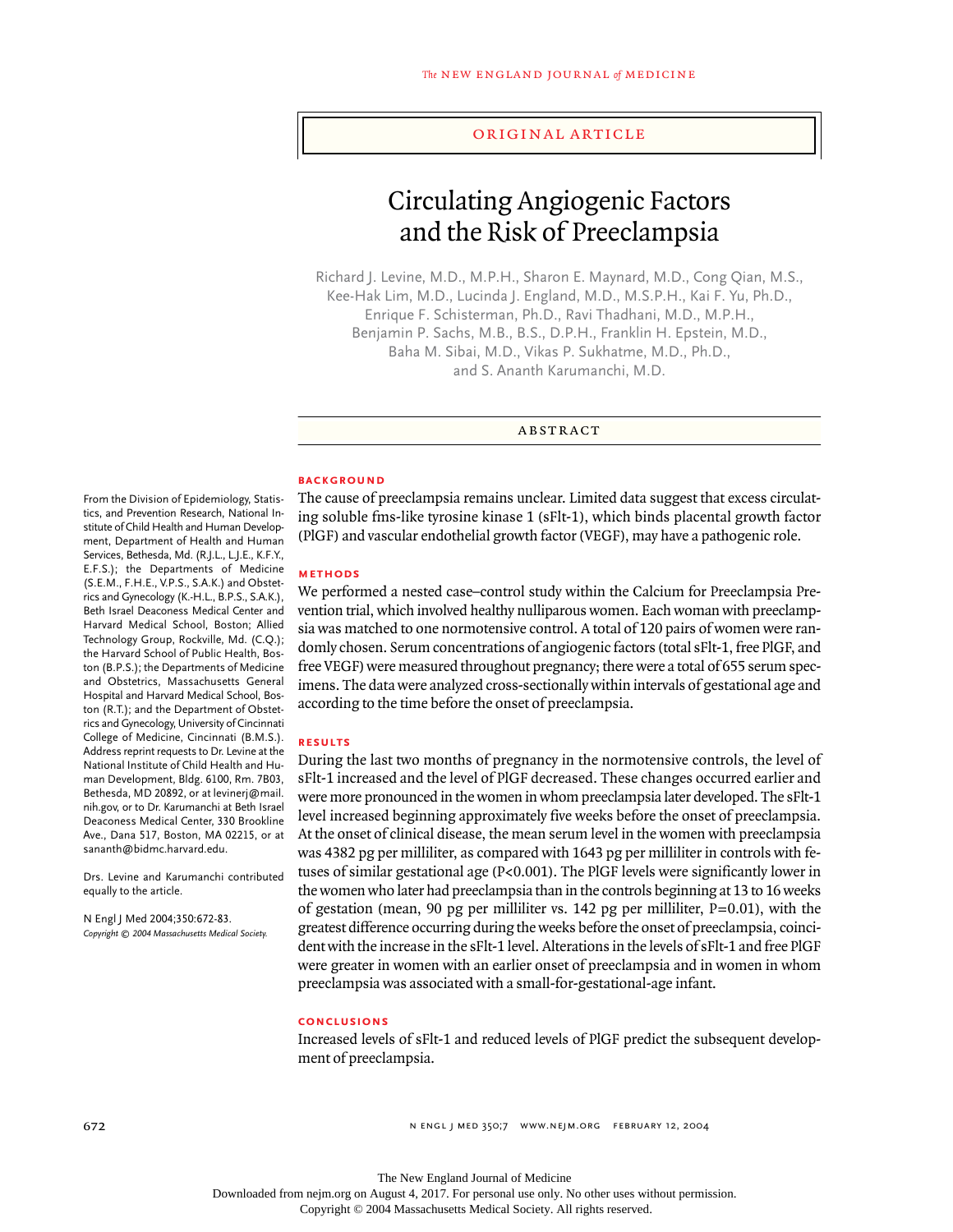reeclampsia affects about 5 percent of pregnancies, resulting in substantial maternal and neonatal morbidity and mortality.<sup>1,2</sup> Although the cause remains unclear, the syndrome may be initiated by placental factors that enter the maternal circulation and cause endothelial dysfunction resulting in hypertension and proteinuria.3-6 p

We and others have recently shown that soluble fms-like tyrosine kinase 1 (sFlt-1), a circulating antiangiogenic protein, is increased in the placenta5,7 and serum5,8,9 of women with preeclampsia. This protein acts by adhering to the receptor-binding domains of placental growth factor (PlGF) and vascular endothelial growth factor (VEGF), preventing their interaction with endothelial receptors on the cell surface and thereby inducing endothelial dysfunction. Decreased concentrations of circulating free PlGF and free VEGF have been noted during clinical preeclampsia5 and even before its onset.10,11 We have recently demonstrated that exogenous sFlt-1 administered to pregnant rats induces hypertension, proteinuria, and glomerular endotheliosis.5 Moreover, a 50 percent reduction in VEGF production in renal podocytes in mice with podocyte-specific heterozygosity for VEGF resulted in glomerular endotheliosis and massive proteinuria.12 Hypertension and proteinuria have been reported in patients with cancer who were treated with VEGF-signaling inhibitors.13,14 Taken together, these observations suggest that excess sFlt-1 may have a pathogenic role in preeclampsia.<sup>5</sup>

In order to describe the gestational patterns of circulating sFlt-1, free PlGF, and free VEGF in normotensive and preeclamptic pregnancy, we performed a nested case–control study within the Calcium for Preeclampsia Prevention (CPEP) trial, using archived serum samples obtained before labor. Concentrations were analyzed in a cross-sectional fashion within intervals of gestational age and according to the time before the onset of preeclampsia. We hypothesized that the sFlt-1 level would be elevated before the onset of clinical disease, with reciprocal decreases in the levels of free PlGF and VEGF.

#### METHODS

#### **participants and specimens**

The CPEP trial was a randomized, double-blind clinical trial conducted from 1992 to 1995 to evaluate the effects of daily supplementation with calcium or placebo on the incidence and severity of preeclampsia.15,16 Healthy nulliparous women with singleton pregnancies were enrolled between 13 and 21 weeks of gestation at five participating U.S. medical centers and were followed until 24 hours after delivery, with the use of a common protocol and identical data-collection forms. Written informed consent was obtained from all the participants. Gestational age was determined by means of ultrasonographic examination. Serum specimens were requested from women before enrollment in the trial, at 26 to 29 weeks of gestation, at 36 weeks if they were still pregnant, and when hypertension or proteinuria was noted. "End-point specimens" were obtained at or after the onset of signs of preeclampsia but before labor and delivery.15,16

For the present study, we selected women with complete outcome information, serum samples obtained at less than 22 weeks of gestation, and a liveborn male infant. This group had previously been selected for a study of fetal DNA and preeclampsia, in which fetal and maternal DNA were differentiated through the amplification of a gene on the Y chromosome. Analysis of previous work<sup>5</sup> revealed no significant differences in the sFlt-1 or PlGF concentrations between 10 women with preeclampsia who delivered a male infant and 8 women with preeclampsia who delivered a female infant (sFlt-1 concentration, 6120 pg per milliliter vs. 5404 pg per milliliter; P=0.78; PlGF concentration, 99 pg per milliliter vs. 125 pg per milliliter;  $P=0.42$ ).

Of the 4589 women enrolled in the CPEP trial, we excluded 253 who were lost to follow-up, 21 whose pregnancy ended before 20 weeks, 13 who had missing data on maternal or perinatal outcome, 4 who had no data on smoking history, 9 in whom the presence of hypertension had not been verified by the team that reviewed each chart, and 32 who had a stillbirth, leaving 4257 women. Of these women, 2156 had a male infant. After the exclusion of 1 woman whose infant had a chromosomal abnormality, 381 women with gestational hypertension, and 43 without a base-line serum specimen, 1731 women remained. Preeclampsia developed in 175 of these women, whereas 1556 remained normotensive throughout pregnancy.

Calcium supplementation did not affect the serum concentrations of angiogenic factors. Specimens collected at 8 to 20 weeks of gestation were considered the base-line specimens and were obtained before the administration of calcium or placebo. At 21 to 32 weeks, the mean serum sFlt-1 level in the controls who were given placebo was 866 pg

The New England Journal of Medicine

Downloaded from nejm.org on August 4, 2017. For personal use only. No other uses without permission.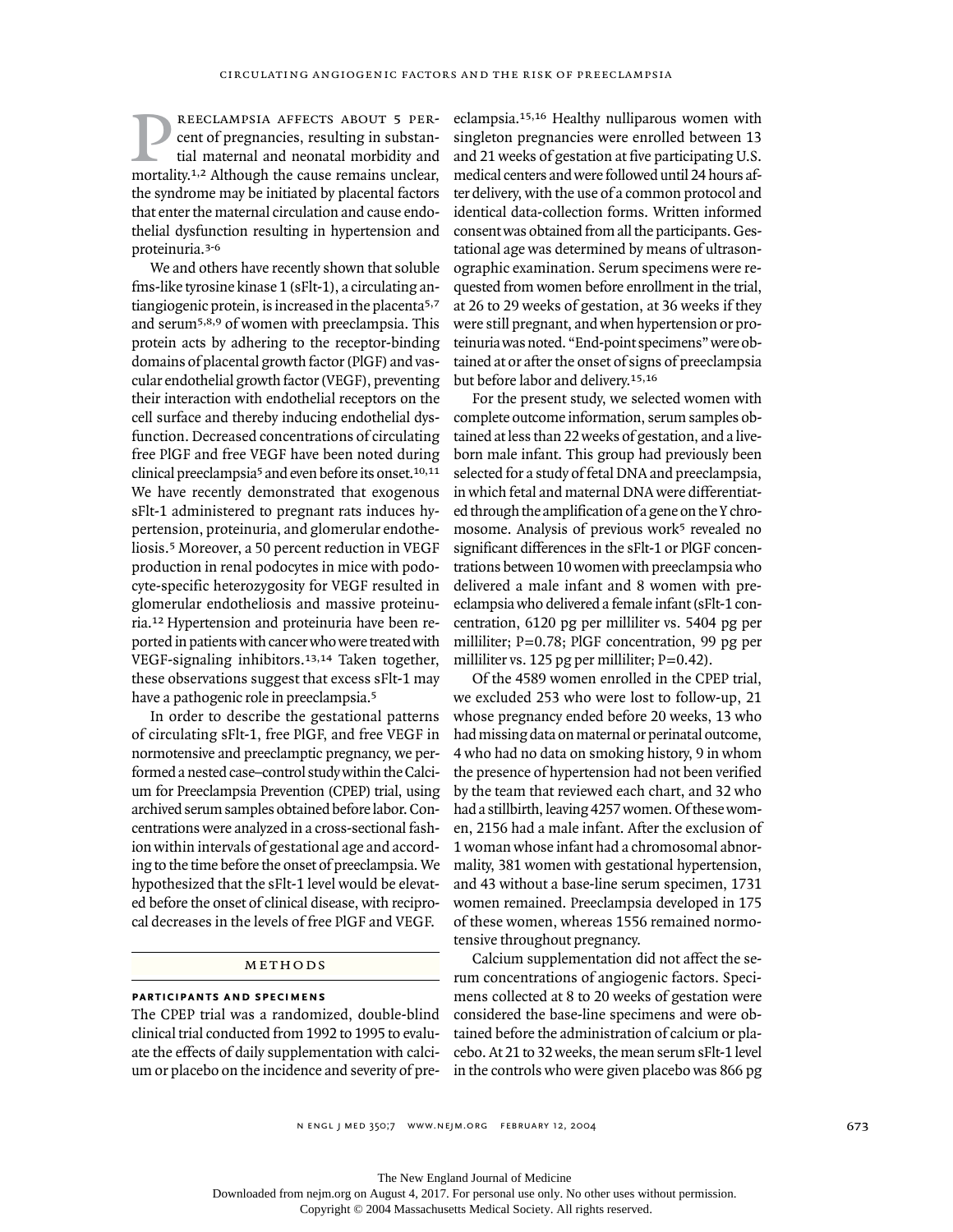per milliliter, as compared with 889 pg per milliliter in the controls who were given calcium supplements ( $P=0.57$ ); the mean PlGF level was 765 pg per milliliter and 746 pg per milliliter, respectively  $(P=0.78)$ ; and the mean VEGF level was 13.0 pg per milliliter and 12.5 pg per milliliter, respectively  $(P=$ 0.80). At 33 to 41 weeks, the concentrations of these factors also did not differ significantly between these two groups.

Since calcium supplementation had no effect on the risk or severity of preeclampsia16 or on the concentrations of angiogenic factors, the women with preeclampsia and the controls were chosen without regard to whether they had received calcium supplementation or placebo. For each woman with preeclampsia, one normotensive control was selected, matched according to enrollment site, gestational age of the fetus at the collection of the first serum specimen (within 1 week), and storage time of the samples at  $-70^{\circ}$ C (within 12 months). A total of 120 of 159 matched pairs were randomly chosen for the analysis of all 655 serum specimens that were obtained before labor. Of the 240 women included in the study, 21 (8.8 percent) contributed one serum specimen, 52 (21.7 percent) contributed two specimens, 139 (57.9 percent) contributed three, 27 (11.2 percent) contributed four, and 1 (0.4 percent) contributed five. The mean gestational age of the fetus at the collection of the first serum specimen was 112.8 days among the women with preeclampsia and 113.6 days among the controls; the mean duration of freezer storage was 9.35 years and 9.39 years, respectively. Since most women had three or fewer serum specimens, we analyzed the data largely in a cross-sectional manner. Among the few women with more than one specimen per period, the earliest specimen was selected for analysis.

Preeclampsia was defined as a diastolic blood pressure of at least 90 mm Hg and proteinuria of at least 1+ (30 mg per deciliter) on dipstick testing, each on two occasions 4 to 168 hours apart. Severe preeclampsia was defined as the HELLP syndrome (hemolysis, elevated liver-enzyme levels, and a low platelet count), eclampsia, or preeclampsia with either severe hypertension (diastolic blood pressure ≥110 mm Hg) or severe proteinuria (urinary protein excretion  $\geq 3.5$  g per 24 hours or findings of ≥3+ [300 mg per deciliter] on dipstick testing). Detailed definitions have been published previously.15,16 The time of onset of preeclampsia (the end point) was defined as the time of the first elevated blood-pressure or urinary protein measurement

leading to the diagnosis of preeclampsia. A smallfor-gestational-age infant was defined as an infant whose birth weight was below the 10th percentile according to U.S. tables of birth weight for gestational age that accounted for race, parity, and the sex of the infant.17 Because the study used data and specimens that were collected as part of the CPEP trial and could not be linked to identifiable women, the Office of Human Subjects Research of the National Institutes of Health granted it an exemption from the requirement for review and approval by the institutional review board.

# **procedures**

Assays were performed by personnel who were unaware of the outcome of the pregnancy. Specimens were randomly ordered for analysis. Enzyme-linked immunosorbent assays (ELISAs) for human sFlt-1 (also called soluble VEGF receptor 1), free PlGF, and free VEGF were performed in duplicate, as previously described, with the use of commercial kits (R&D Systems).5 The minimal detectable doses in the assays for sFlt-1, PlGF, and VEGF were 5, 7, and 5 pg per milliliter, respectively, with interassay and intra-assay coefficients of variation of 7.6 and 3.3 percent, respectively, for sFlt-1; 10.9 and 5.6 percent, respectively, for PlGF; and 7.3 and 5.4 percent, respectively, for VEGF.

# **statistical analysis**

Chi-square tests were used for the comparison of categorical variables, and t-tests were used for the comparison of continuous variables. Although the arithmetic mean concentrations are reported in the text and figures, statistical testing was conducted after logarithmic transformation. All P values are two-tailed. The Wilcoxon rank-sum test was also applied to the comparisons within the gestational-age intervals and provided P values indicating similar significance. Odds ratios were adjusted with the use of logistic-regression analysis.

# **RESULTS**

# **characteristics of the women**

Of the 120 women with preeclampsia, 80 had mild preeclampsia and 40 had severe preeclampsia, including 3 with the HELLP syndrome and 3 with eclampsia. As compared with the controls, the women with preeclampsia had greater body-mass index (the weight in kilograms divided by the square of the height in meters) and higher blood pressure at

The New England Journal of Medicine

Downloaded from nejm.org on August 4, 2017. For personal use only. No other uses without permission.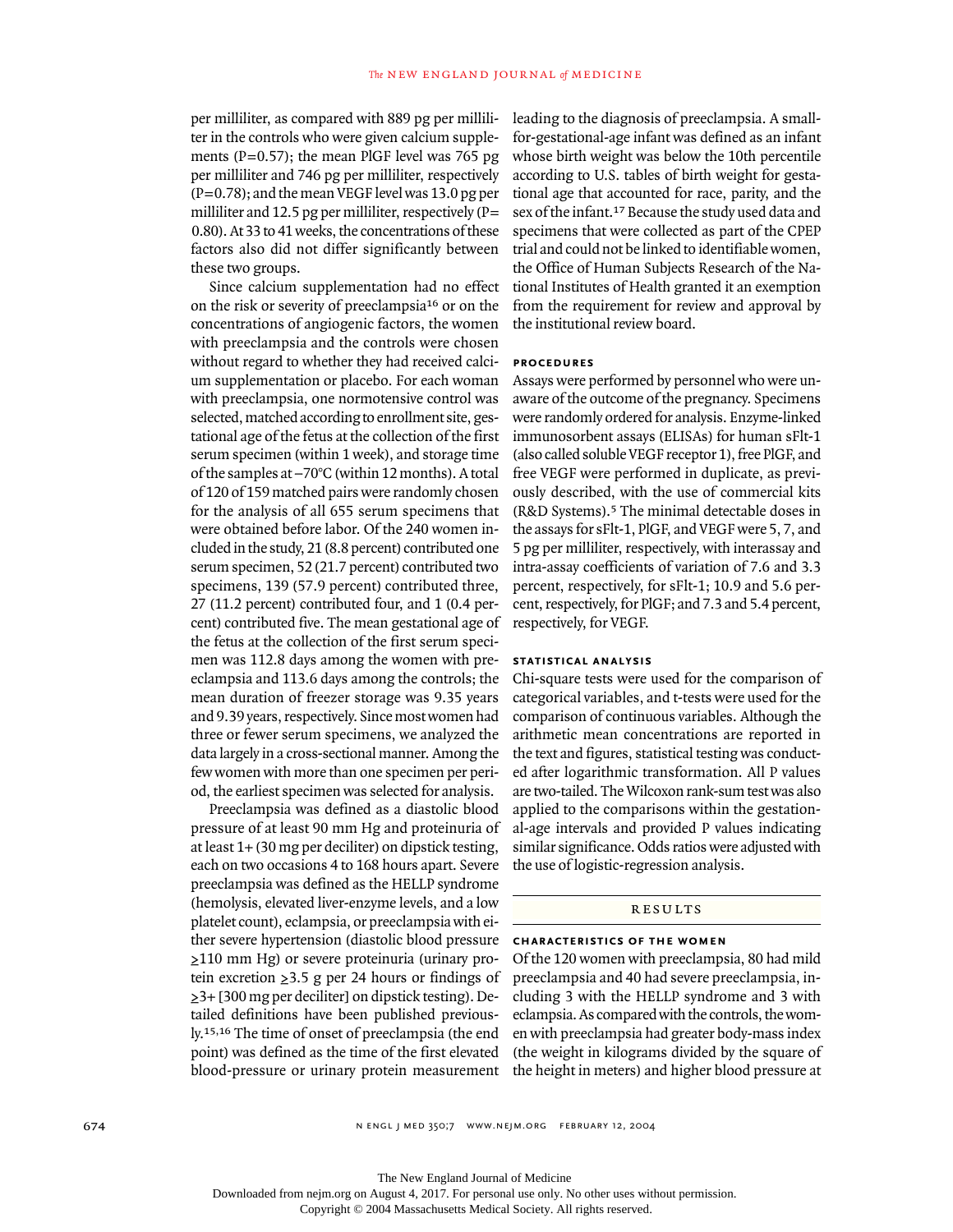the time of enrollment in the CPEP trial; a larger proportion of their current pregnancies were complicated by preterm delivery or resulted in small-forgestational-age infants (Table 1).

# **differences in sflt-1, plgf, and vegf levels**

We first confirmed that the serum levels of sFlt-1, free PlGF, and free VEGF were altered in women with clinical preeclampsia.5,8 Among 23 pairs of women with preeclampsia and controls with fetuses of similar gestational age, specimens drawn after the onset of preeclampsia ("end-point specimens") had higher levels of sFlt-1 and lower levels of PlGF and VEGF than specimens from controls (mean sFlt-1 level, 4382 pg per milliliter vs. 1643 pg per milliliter; P<0.001; mean PlGF level, 137 pg per milliliter vs. 669 pg per milliliter; P<0.001; and mean VEGF level, 6.4 pg per milliliter vs. 13.9 pg per milliliter; P=0.07).

#### **gestational changes in the sflt-1 level**

To evaluate gestational patterns, we performed a cross-sectional analysis of serum obtained within gestational-age intervals of four to five weeks (Fig. 1A). The sFlt-1 concentrations in controls remained constant until 33 to 36 weeks of gestation, when they increased by approximately 145 pg per milliliter per week until labor and delivery. In the women in whom preeclampsia later developed, but before the onset of preeclampsia, the concentrations began to increase at 21 to 24 weeks of gestation, with a steeper increase at 29 to 32 weeks. When we compared the sFlt-1 concentrations at different stages of pregnancy in specimens from women in whom preeclampsia developed, we found that among women with specimens drawn when their fetuses were in the same gestational-age interval, those who already had clinical preeclampsia had significantly higher concentrations than those who did not.

The concentrations of sFlt-1 were increased in women who later had preeclampsia beginning 11 to 9 weeks before the onset of preeclampsia (Fig. 1B). Samples drawn within five weeks before the onset of preeclampsia revealed a more rapid increase in the sFlt-1 levels. By one week before the onset of clinical signs, the concentrations approached those observed in end-point specimens. The increases in the sFlt-1 concentration at four weeks, three weeks, two weeks, and one week before the onset of preeclampsia occurred with little change in the mean gestational age of the fetus, and the increase observed between eight weeks and five

weeks before the onset of preeclampsia appeared to be about one and a half times the increase that would be expected on the basis of advancing gestational age alone. Five weeks before the onset of preeclampsia, the average concentration in women in whom preeclampsia developed was similar to the concentrations in controls at term, but after this point the sFlt-1 concentration in the women with preeclampsia was higher. More than five weeks before the onset of preeclampsia, no substantial differences were observed between controls and women in whom preeclampsia later developed (Fig. 1A). An increase in the sFlt-1 concentration also occurred in normal pregnancies, but it occurred later during

# **Table 1. Characteristics of Women Who Later Had Preeclampsia and Controls at Enrollment in the CPEP Trial and Characteristics of Their Infants.\***

| Characteristic                                                          | Women with<br>Preeclampsia<br>$(N=120)$ | <b>Controls</b><br>$(N=120)$ | P Value |
|-------------------------------------------------------------------------|-----------------------------------------|------------------------------|---------|
| $Age - yr$                                                              | $20.8 + 4.5$                            | $20.2 + 3.6$                 |         |
| $Height - cm$                                                           | $161.0 + 6.7$                           | $163.0 + 6.9$                | 0.03    |
| Weight - kg                                                             | $71.0 + 19.4$                           | $66.8 + 17.1$                |         |
| Body-mass index                                                         | $27.3 + 6.8$                            | $25.1 + 6.1$                 | 0.008   |
| Systolic blood pressure - mm Hg                                         | $109 + 9$                               | $106 + 9$                    | 0.001   |
| Diastolic blood pressure - mm Hg                                        | $62 + 8$                                | $59 + 7$                     | 0.007   |
| Primigravida - no. (%)                                                  | 97 (80.8)                               | 95 (79.2)                    |         |
| Gestational age at enrollment - wk                                      | $17.7 + 2.6$                            | $17.7 + 2.7$                 |         |
| Gestational age at delivery - wk                                        | $38.5 \pm 2.6$                          | $39.3 \pm 2.5$               | 0.03    |
| Current smoker - no. (%)                                                | 9(7.5)                                  | 13 (10.8)                    |         |
| Calcium treatment - no. (%)                                             | 61(50.8)                                | 55 (45.8)                    |         |
| Private health insurance - no. (%)                                      | 8(6.7)                                  | 13 (10.8)                    |         |
| Ever married - no. $(\%)$                                               | 25(20.8)                                | 24 (20.0)                    |         |
| Race or ethnic group – no. $(\%) \dagger$                               |                                         |                              |         |
| Non-Hispanic white                                                      | 24 (20.0)                               | 35 (29.2)                    |         |
| Hispanic white                                                          | 21 (17.5)                               | 14 (11.7)                    |         |
| Black                                                                   | 69 (57.5)                               | 68 (56.7)                    |         |
| Other or unknown                                                        | 6(5.0)                                  | 3(2.5)                       |         |
| Infant's birth weight $-$ g                                             | 3100±796                                | $3255 + 595$                 |         |
| Delivery at $<$ 37 wk — no. (%)                                         | 26(21.7)                                | 9(7.5)                       | 0.002   |
| Small-for-gestational-age infant<br>$(\leq 10$ th percentile) — no. (%) | 18 (15.0)                               | 4(3.3)                       | 0.002   |

\* Plus–minus values are means ±SD. P values are given only for significant differences. CPEP denotes Calcium for Preeclampsia Prevention. † Race or ethnic group was self-reported.

n engl j med 350;7 www.nejm.org february 12, 2004

The New England Journal of Medicine

Downloaded from nejm.org on August 4, 2017. For personal use only. No other uses without permission.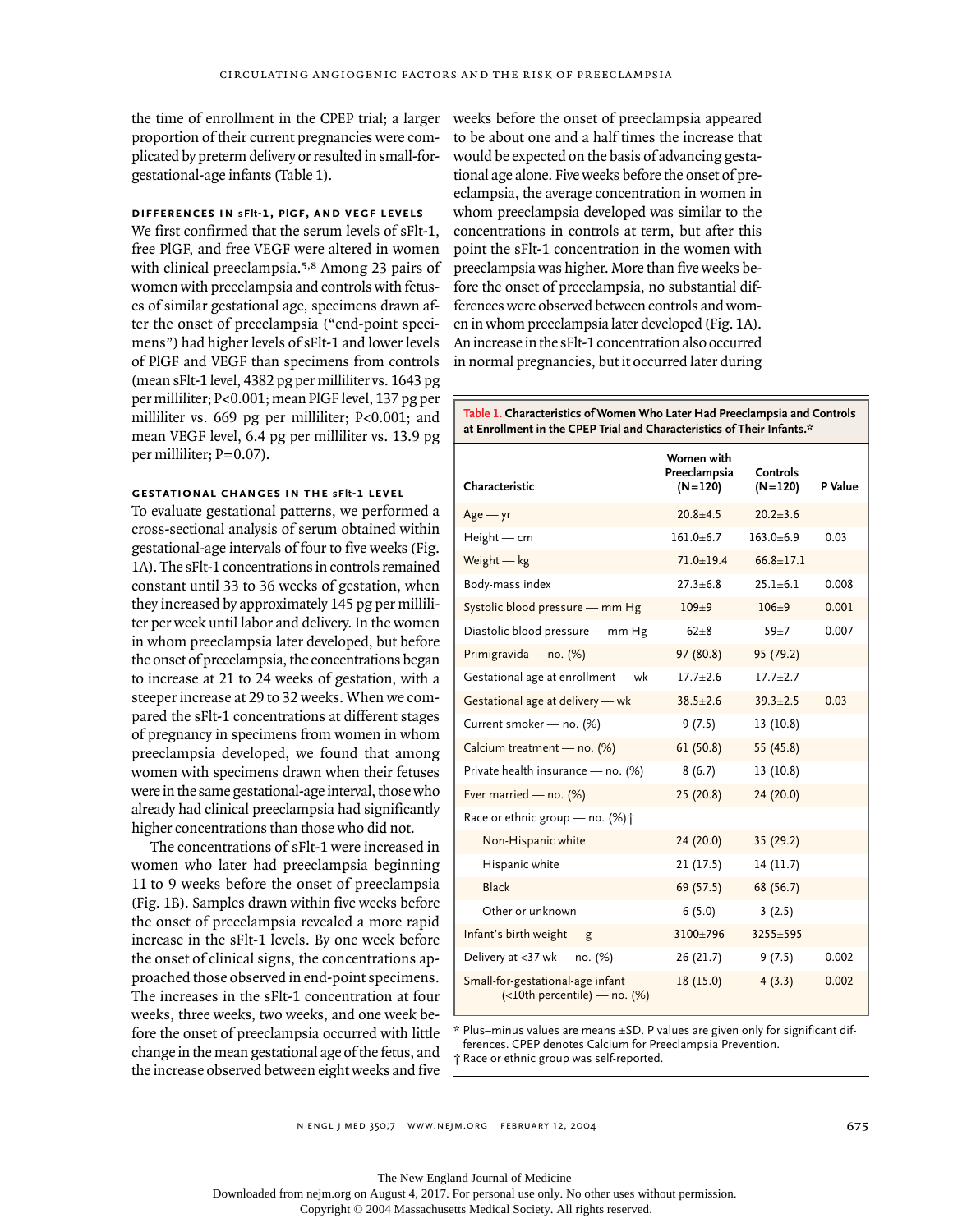gestation and was less pronounced. Figure 1C depicts longitudinally the increase in the sFlt-1 concentration for individual women; the increase occurred during late gestation in the controls but earlier and to a greater extent in the women with preeclampsia.

# **gestational changes in plgf and vegf levels**

The gestational pattern in the PlGF level is shown in Figure 2A. The PlGF concentrations in the controls increased during the first two trimesters, peaked at 29 to 32 weeks, and decreased thereafter. The PlGF concentrations in the women with preeclampsia followed a similar pattern but were significantly lower than those in the controls from 13 to 16 weeks onward; at 13 to 16 weeks, the mean level was 90 pg per milliliter in the women who later had preeclampsia and 142 pg per milliliter in the controls (P=0.01). Figure 2B shows the PlGF concentrations in the women in whom preeclampsia developed according to the number of weeks before the onset of preeclampsia. The PlGF concentrations began to decrease 11 to 9 weeks before the onset of preeclampsia, with substantial reductions during the 5 weeks before the onset of hypertension or proteinuria. At about five weeks before the onset of preeclampsia, the average PlGF concentration in women who later had preeclampsia was similar to the average PlGF concentration in controls at term, but after this point, the PlGF concentration in the women with preeclampsia was lower. By one week before the onset of preeclampsia, the concentrations approached those found in women with established preeclampsia (Fig. 2B). When specimens obtained within 5 weeks before the onset of preeclampsia were excluded, the differences between the controls and the women who later had preeclampsia were less pronounced at 25 to 28 weeks and 29 to 32 weeks of gestation; no differences were observed at 33 to 36 weeks (Fig. 2A).

The VEGF concentrations were low throughout pregnancy and did not differ between controls and women who later had preeclampsia, with two exceptions. In specimens obtained at 37 to 41 weeks of gestation, the VEGF levels were lower in the women with preeclampsia (6.7 pg per milliliter, vs. 9.9 pg per milliliter in the controls; P=0.02). In specimens obtained at 21 to 32 weeks, the VEGF levels were lower only if the specimen was obtained within 5 weeks before the onset of preeclampsia (5.1 pg per milliliter, vs. 12.8 pg per milliliter in the controls; P=0.002).

# **relationship to body-mass index and severity of preeclampsia**

Since obesity is an important risk factor for preeclampsia, we examined whether alterations in the body-mass index could account for the elevated sFlt-1 levels and diminished free PlGF levels observed in preeclamptic pregnancy. We performed linear regression analyses of log-transformed sFlt-1 levels and log-transformed free PlGF levels in relation to the body-mass index in control women. Body-mass index was not related to the free PlGF levels at 8 to 20 weeks, 21 to 32 weeks, or 33 to 41 weeks, nor to the sFlt-1 levels at 8 to 20 weeks or 33 to 41 weeks (data not shown); it was inversely related to the sFlt-1 levels at 21 to 32 weeks (estimated beta coefficient for the association with the logtransformed sFlt-1 level,  $-0.02$ ; P=0.02). Higher sFlt-1 levels and lower PlGF levels in preeclamptic pregnancy, therefore, cannot be explained by greater body-mass index in women in whom preeclampsia develops.

Before the onset of preeclampsia, there were par-

#### **Figure 1 (facing page). Concentrations of Soluble fms-like Tyrosine Kinase 1 (sFlt-1).**

Panel A shows the mean sFlt-1 concentrations before and after the onset of clinical preeclampsia according to the gestational age of the fetus. I bars represent standard errors. The P values given are for the comparisons, after logarithmic transformation, with specimens from controls obtained during the same gestational-age interval; the differences, after logarithmic transformation, between the specimens obtained at 33 to 41 weeks from women who already had clinical preeclampsia and those obtained at 33 to 41 weeks from women in whom preeclampsia later developed were also significant (P=0.004 for the comparison at 33 to 36 weeks and  $P=0.02$  for the comparison at 37 to 41 weeks). Panel B shows the mean sFlt-1 concentration according to the number of weeks before the onset of preeclampsia. I bars represent standard errors. Panel C shows longitudinal plots of the mean sFlt-1 concentrations within individual women according to the gestational age of the fetus. A total of 24 controls and 19 women with preeclampsia (in whom end-point specimens were obtained at ≤38 weeks) are included. The controls included were those who had a specimen collected at the latest points in pregnancy; among women in whom specimens were obtained on the same day of gestation, the controls were selected randomly. Because all but one control had specimens obtained at 38 weeks of gestation or earlier, only women with preeclampsia who had end-point specimens obtained at 38 weeks or less were included. Of the two controls with sFlt-1 levels above 3000 pg per milliliter, one had 2+ (100 mg per deciliter) proteinuria on two occasions without hypertension, and the other had one measurement of diastolic hypertension without proteinuria.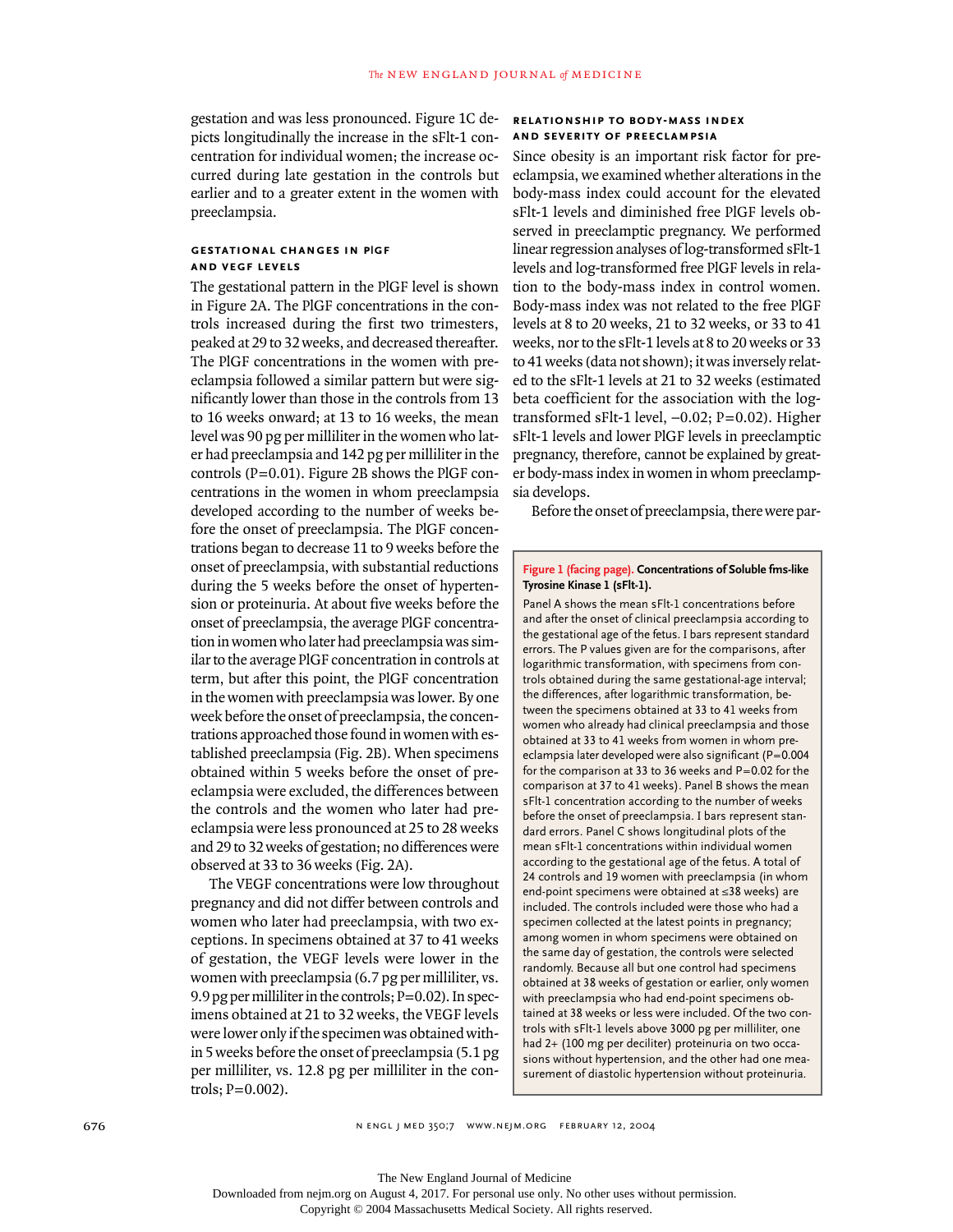

n engl j med 350;7 www.nejm.org february 12, 2004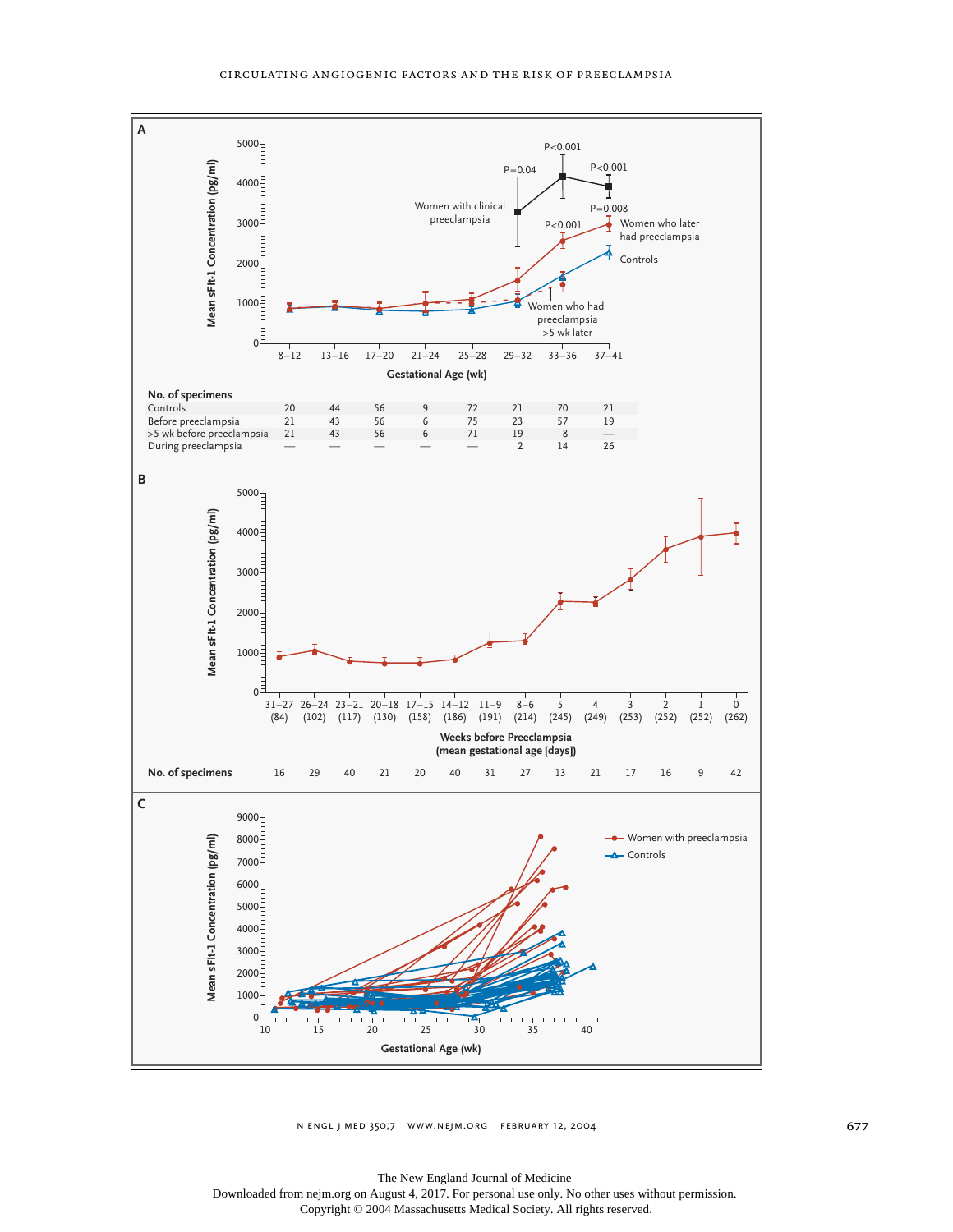

**Figure 2. Concentrations of Placental Growth Factor (PlGF).**

Panel A shows the mean free PlGF concentrations before and after the onset of preeclampsia according to the gestational age of the fetus. I bars represent standard errors. The P values given are for the comparisons, after logarithmic transformation, with specimens from controls obtained during the same gestational-age interval; the differences, after logarithmic transformation, between the specimens obtained at 29 to 36 weeks from women who already had clinical preeclampsia and those obtained at 29 to 36 weeks from women in whom preeclampsia later developed were also significant (P=0.05 for the comparison at 29 to 32 weeks and P=0.003 for the comparison at 33 to 36 weeks). Panel B shows the mean PIGF concentration according to the number of weeks before the onset of preeclampsia. I bars represent standard errors.

tween 21 and 32 weeks of gestation (Fig. 3A) and of preeclampsia at term (≥37 weeks) (at 21 to 32

ticularly large differences between the concentra-33 to 41 weeks of gestation (Fig. 3B). Alterations tions of sFlt-1 and PlGF in controls and those in in the sFlt-1 and PlGF levels were also more prowomen who later had early-onset preeclampsia or nounced before the onset of preeclampsia in womwho had preeclampsia and a small-for-gestational-en who had preeclampsia before term (<37 weeks age infant. Figure 3 shows the concentrations be-of gestation) than in women who had an onset

Downloaded from nejm.org on August 4, 2017. For personal use only. No other uses without permission.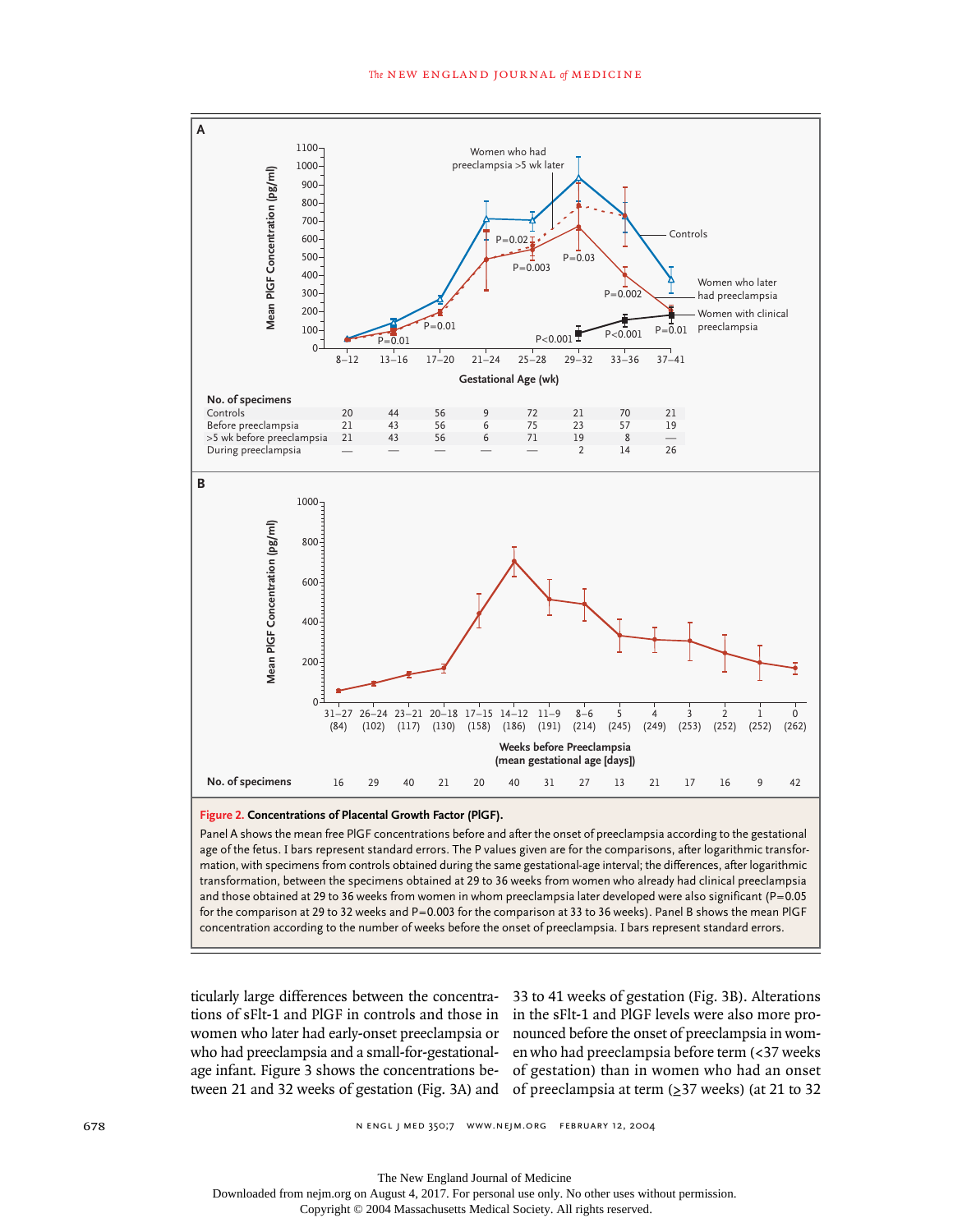

**Figure 3. Mean Concentrations of Soluble fms-like Tyrosine Kinase 1 (sFlt-1) and Placental Growth Factor (PlGF) According to Preeclampsia Status and Severity.**

Panel A shows the concentrations at 21 to 32 weeks of gestation, and Panel B the concentrations at 33 to 41 weeks of gestation, in controls and in women who later had clinical preeclampsia (PE) according to whether they had mild preeclampsia, severe preeclampsia, preeclampsia with an onset at less than 37 weeks of gestation, preeclampsia and a small-for-gestational-age infant (SGA), or preeclampsia with an onset at less than 34 weeks of gestation. Specimens from women in whom preeclampsia developed were obtained before the onset of clinical disease. The P values given are

weeks: sFlt-1 level, 1672 pg per milliliter in women with preeclampsia before term vs. 935 pg per milliliter in women with preeclampsia at term;  $P<0.001$ ; PlGF level, 297 vs. 676 pg per milliliter; P<0.001; el, 4329 vs. 2442 pg per milliliter; P=0.003; PlGF at 33 to 41 weeks: sFlt-1 level, 8150 vs. 2467 pg level, 120 vs. 388 pg per milliliter; P=0.009). per milliliter; P<0.001; PlGF level, 73 vs. 370 pg per milliliter; P=0.05). Furthermore, the sFlt-1 and PlGF levels in specimens obtained before the onset of preeclampsia from women who later had preeclampsia and a small-for-gestational-age infant were significantly different from the concentrations in the women who later had preeclampsia

age (at 21 to 32 weeks: sFlt-1 level, 1993 vs. 985 pg per milliliter; P<0.001; PlGF level, 229 vs. 634 pg per milliliter; P<0.001; at 33 to 41 weeks: sFlt-1 lev-

#### **odds ratios for preeclampsia associated with angiogenic factors**

but whose infants were not small for gestational for preeclampsia in each quartile of values for sFlt-1 To determine whether the concentrations of sFlt-1 or PlGF in specimens obtained before the onset of clinical signs of preeclampsia were associated with the risk of this condition, we calculated odds ratios

n engl j med 350;7 www.nejm.org february 12, 2004

The New England Journal of Medicine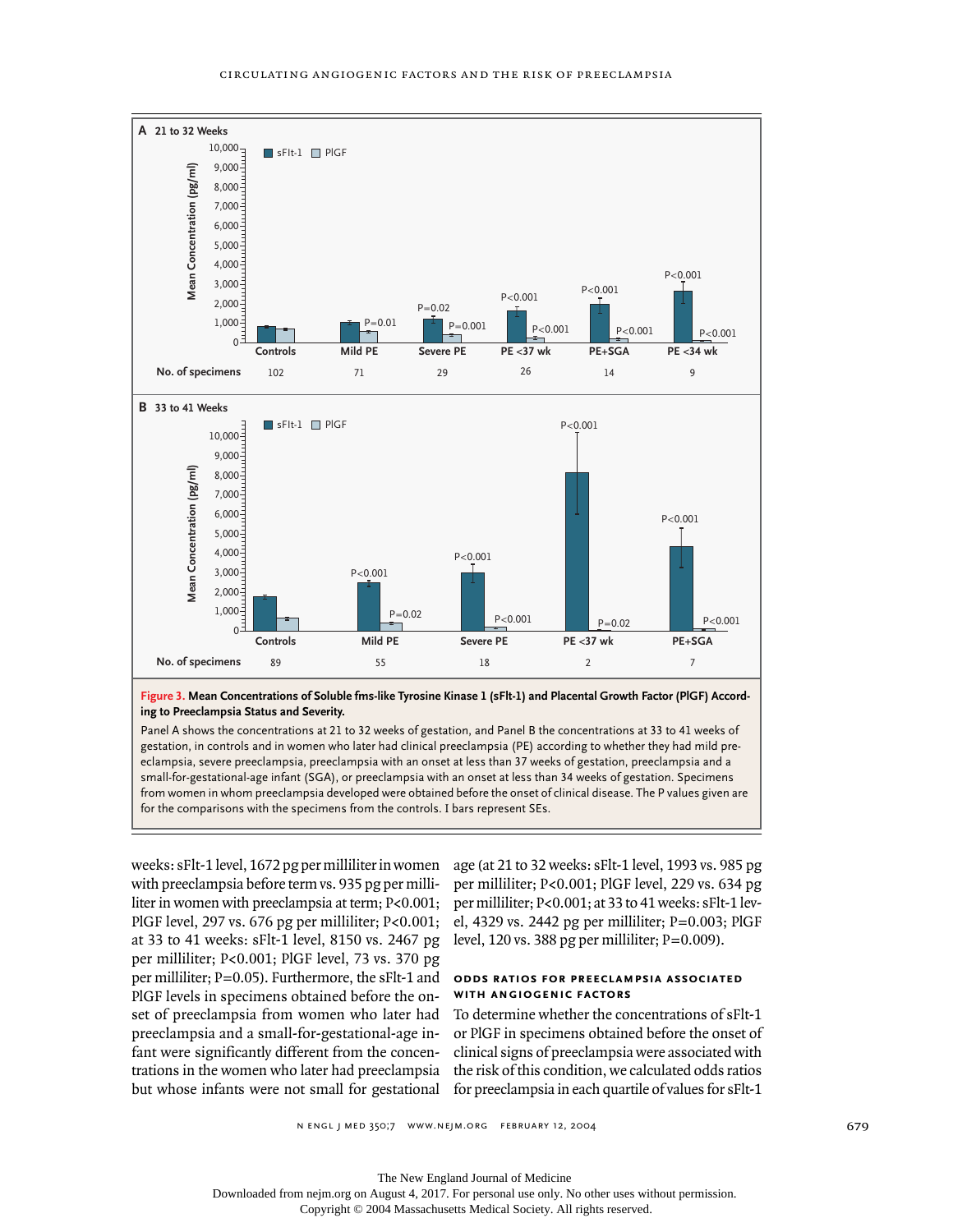and PlGF in the controls, as compared with the lowest or highest quartile, respectively (Table 2). We also examined the risk of preeclampsia in the extreme quartiles with respect to all the other quartiles, as follows. For specimens obtained during the second trimester or the early part of the third trimester, the lowest quartile of PlGF was associated with an increased risk of preterm preeclampsia (at <37 weeks' gestation; odds ratio for specimens from weeks 13 to 20, 7.4; 95 percent confidence interval, 1.8 to 30.2; odds ratio for specimens from weeks 21 to 32, 7.9; 95 percent confidence interval, 2.9 to 21.5). A PlGF level in the lowest quartile, however, was not a significant predictor of preeclampsia with an onset at term (≥37 weeks). Associations between the sFlt-1 level and preeclampsia were observed only closer to the onset of disease. An sFlt-1 level in the highest quartile from 21 to 32 weeks of gestation (but not earlier) predicted preterm preeclampsia (odds ratio, 5.1; 95 percent confidence interval, 2.0 to 13.0), and a level in the highest quartile between 33 and 41 weeks (but not earlier) predicted preeclampsia at term (odds ratio, 6.0; 95 percent confidence interval, 2.9 to 12.5). These findings are consistent with the results presented in Figure 1B, which shows that the elevation in the sFlt-1 level occurs largely within the five weeks before the onset of clinical disease. The lowest quartile of VEGF was not predictive of preeclampsia.

# discussion

The experimental production of a preeclampsialike phenotype in rats with the induction of high circulating levels of sFlt-1 raised the possibility that this antiangiogenic factor might have a pathogenic role in preeclampsia.5 Our findings suggest that concentrations of sFlt-1, which were previously reported to be increased in women with established preeclampsia,5,8 begin to increase steeply about five weeks before the onset of clinical disease. Parallel with the increase in the sFlt-1 level, there are decreases in the free PlGF and free VEGF levels, suggesting that the decrease in these factors may be attributable in part to binding by sFlt-1. Women with preterm preeclampsia or preeclampsia and a smallfor-gestational-age infant had higher sFlt-1 levels and lower PlGF levels at 21 to 32 weeks and at 33 to 41 weeks than those with an onset of preeclampsia at term or preeclampsia without a small-for-gestational-age infant, respectively.

erate but significant decrease in the PlGF level beginning early in the second trimester among women in whom preeclampsia later develops, which is consistent with previous observations.11,18-21 Finally, we have shown that women with low concentrations of PlGF during early gestation have a much greater risk of early-onset preeclampsia.

In normotensive pregnancy, the sFlt-1 levels are stable during the early and middle stages of gestation, and there is a steady increase beginning at 33 to 36 weeks. This increase corresponds to the lategestational decrease in the free PlGF level in normal pregnancy that is reported here and has been observed by others.11,22 During the second trimester, the PlGF concentrations are high and the sFlt-1 concentrations low, creating a proangiogenic state. We speculate that in later gestation, placental vascular growth may be tempered by the increase in the levels of antiangiogenic sFlt-1 and the decrease in the levels of proangiogenic VEGF and PlGF. In women with preeclampsia, sFlt-1 appears to increase earlier in gestation and to reach a higher concentration than it does in controls. Thus, in preeclampsia, the antiangiogenic "brakes" may be applied too soon and too hard — an exaggeration of a normal process governing placental growth and function. A study involving renal biopsies that demonstrated mild glomerular endotheliosis in normal term pregnancy and severe lesions in preeclampsia23 is consistent with the hypothesis that preeclampsia is an exacerbation of the antiangiogenic state of normotensive pregnancy at term.

Since they are not accompanied by reciprocal increases in systemic sFlt-1 levels, diminished PlGF levels early in the pregnancies of women in whom preeclampsia later develops might reflect either less placental production or increased binding to local circulating and membrane-bound receptors. Diminished levels of placental PlGF could play a role in the aberrant cytotrophoblast invasion ("pseudovasculogenesis") that is characteristic of preeclampsia.24,25 Alterations of the sFlt-1 and PlGF levels appeared to be greater in women who had earlyonset preeclampsia and in women with preeclampsia who delivered a small-for-gestational-age infant, suggesting that defective angiogenesis may be especially important in these cases. The VEGF levels were decreased during and within five weeks before established preeclampsia, but low levels were not a significant predictor of future preeclampsia.

We have also demonstrated that there is a mod-ly cross-sectional and do not permit the distinction Our study has limitations. The data are primari-

Downloaded from nejm.org on August 4, 2017. For personal use only. No other uses without permission.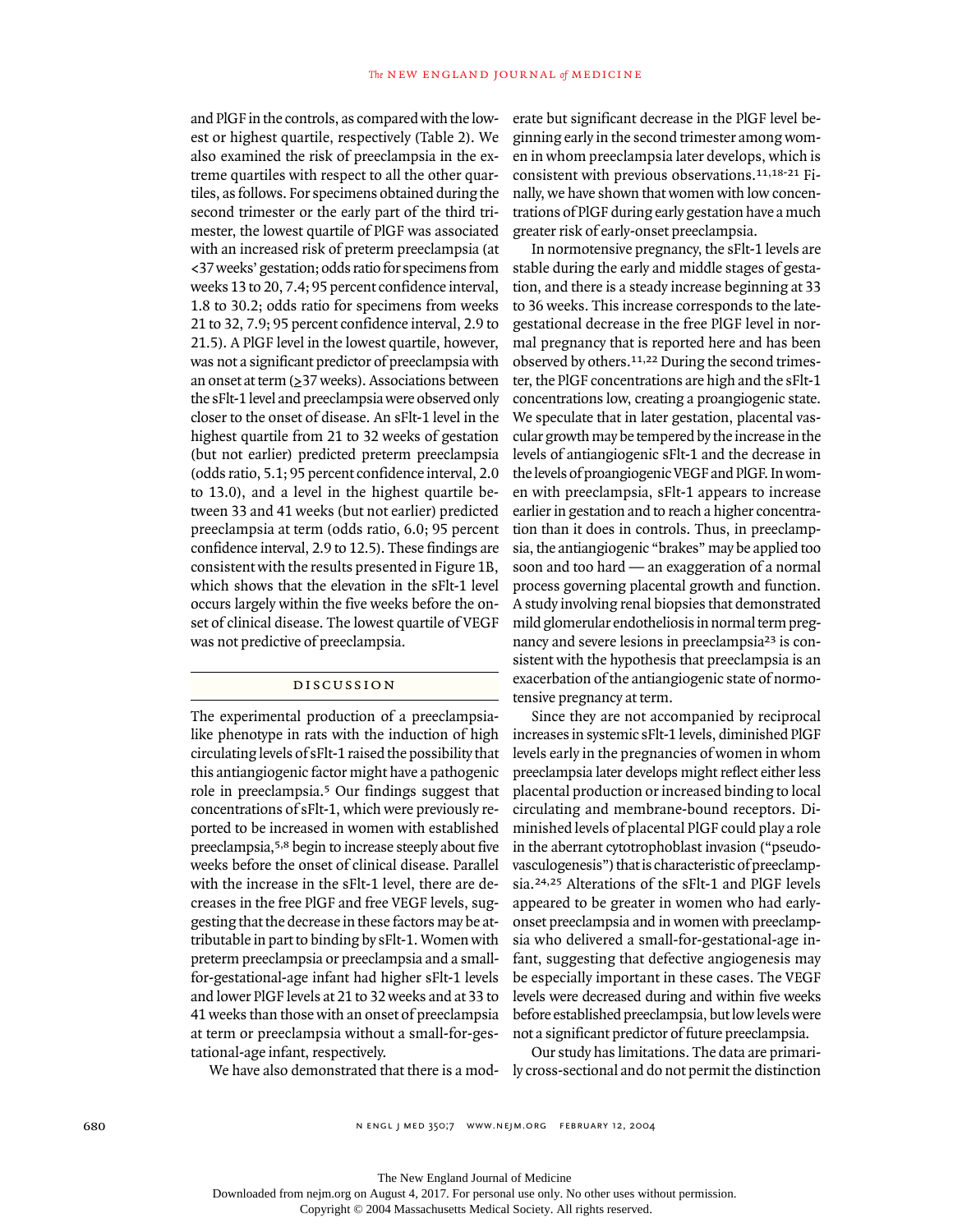| Quartile<br>sFlt-1 concentration              | No. of Controls | Onset of Preeclampsia <37 Wk |                        | Onset of Preeclampsia ≥37 Wk |                        |
|-----------------------------------------------|-----------------|------------------------------|------------------------|------------------------------|------------------------|
|                                               |                 | No. of Women                 | Odds Ratio<br>(95% CI) | No. of Women                 | Odds Ratio<br>(95% CI) |
| 13-20 Wk of gestation                         |                 |                              |                        |                              |                        |
| Q4: >1047 pg/ml                               | 25              | 6                            | 1.3 $(0.4 - 5.0)$      | 20                           | $1.5(0.6-3.7)$         |
| Q3: 699-1047 pg/ml                            | 25              | 8                            | $2.2(0.6 - 7.8)$       | 23                           | $1.9(0.8-4.5)$         |
| Q2: 532-698 pg/ml                             | 25              | 4                            | $0.5(0.1-2.3)$         | 16                           | $1.1(0.4-2.7)$         |
| $Q1: \leq 531$ pg/ml<br>21-32 Wk of gestation | 25              | 6                            | 1.0                    | 16                           | $1.0$                  |
| Q4: >1131 pg/ml                               | 25              | 16                           | $4.7(1.3-16.6)$        | 18                           | $1.7(0.7-4.4)$         |
| Q3: 744-1131 pg/ml                            | 26              | 5                            | $1.4(0.3-6.0)$         | 21                           | $1.7(0.7-4.2)$         |
| Q2: 513-743 pg/ml                             | 25              | 1                            | $0.3(0.0-2.8)$         | 21                           | $1.9(0.8-4.7)$         |
| $Q1: \leq 512$ pg/ml<br>33-41 Wk of gestation | 26              | 4                            | 1.0                    | 14                           | 1.0                    |
| Q4: >2191 pg/ml                               | 22              |                              |                        | 44                           | $7.5(2.6-21.8)$        |
| Q3: 1634-2191 pg/ml                           | 22              |                              |                        | 12                           | $1.7(0.5-5.5)$         |
| Q2: 1288-1633 pg/ml                           | 22              |                              |                        | $\overline{7}$               | $1.0(0.3-3.3)$         |
| $Q1: \leq 1287$ pg/ml                         | 23              |                              |                        | 8                            | 1.0                    |
| <b>PIGF</b> concentration                     |                 |                              |                        |                              |                        |
| 13-20 Wk of gestation                         |                 |                              |                        |                              |                        |
| Q4: > 307 pg/ml                               | 25              | 4                            | 1.0                    | $\overline{4}$               | 1.0                    |
| Q3: 161-307 pg/ml                             | 25              | 2                            | $0.6(0.1-3.5)$         | 22                           | $5.6(1.7-19.0)$        |
| Q2: 88-160 pg/ml                              | 25              | 6                            | $1.9(0.4 - 8.2)$       | 26                           | $6.4(1.9-22.1)$        |
| $Q1: \leq 87$ pg/ml<br>21-32 Wk of gestation  | 25              | 12                           | $9.6(1.6 - 57.6)$      | 23                           | $6.7(1.6-27.5)$        |
| Q4: >1021 pg/ml                               | 25              | 1                            | 1.0                    | 14                           | 1.0                    |
| Q3: 678-1021 pg/ml                            | 26              | 1                            | $1.1(0.1-18.2)$        | 19                           | $1.2(0.5-3.1)$         |
| $Q2: 364 - 677$ pg/ml                         | 25              | 5                            | $5.3(0.6-49.3)$        | 20                           | $1.3(0.5-3.2)$         |
| $Q1: \leq 363$ pg/ml<br>33-41 Wk of gestation | 26              | 19                           | $19.6(2.3 - 163.8)$    | 21                           | $1.2(0.5-3.1)$         |
| $Q4: >948$ pg/ml                              | 22              |                              |                        | 6                            | 1.0                    |
| Q3: 378-948 pg/ml                             | 22              |                              |                        | 18                           | $2.7(0.9 - 8.3)$       |
| Q2: 176-377 pg/ml                             | 22              |                              |                        | 19                           | $2.8(0.9 - 8.5)$       |
| $Q1: \leq 175$ pg/ml                          | 23              |                              |                        | 28                           | $4.1(1.4-12.2)$        |

**Table 2. Odds Ratios for Preeclampsia at Less Than 37 Weeks of Gestation and at 37 Weeks or More of Gestation** 

Г

\* Odds ratios were adjusted for gestational age and body-mass index (with 95 percent confidence intervals [CIs]). Quartiles (Q) were determined on the basis of specimens from the controls. Specimens were obtained from all women before the onset of clinical signs of preeclampsia. For the odds ratios shown, the reference category was the lowest quartile of soluble fms-like tyrosine kinase 1 (sFlt-1) or the highest quartile of placental growth factor (PlGF).

trations might be altered even more or not at all. the greater increase in women with preeclampsia. Nevertheless, longitudinal plots of sFlt-1 concen-We found the sFlt-1 levels in women with estabtrations in individual women according to the ges-lished preeclampsia to be lower than others have tational age of the fetus have confirmed the third- reported them to be.<sup>5,8</sup> Longer freezer-storage times

of subgroups in which the sFlt-1 and PlGF concen-trimester increase in the sFlt-1 level in controls and

n engl j med 350;7 www.nejm.org february 12, 2004

The New England Journal of Medicine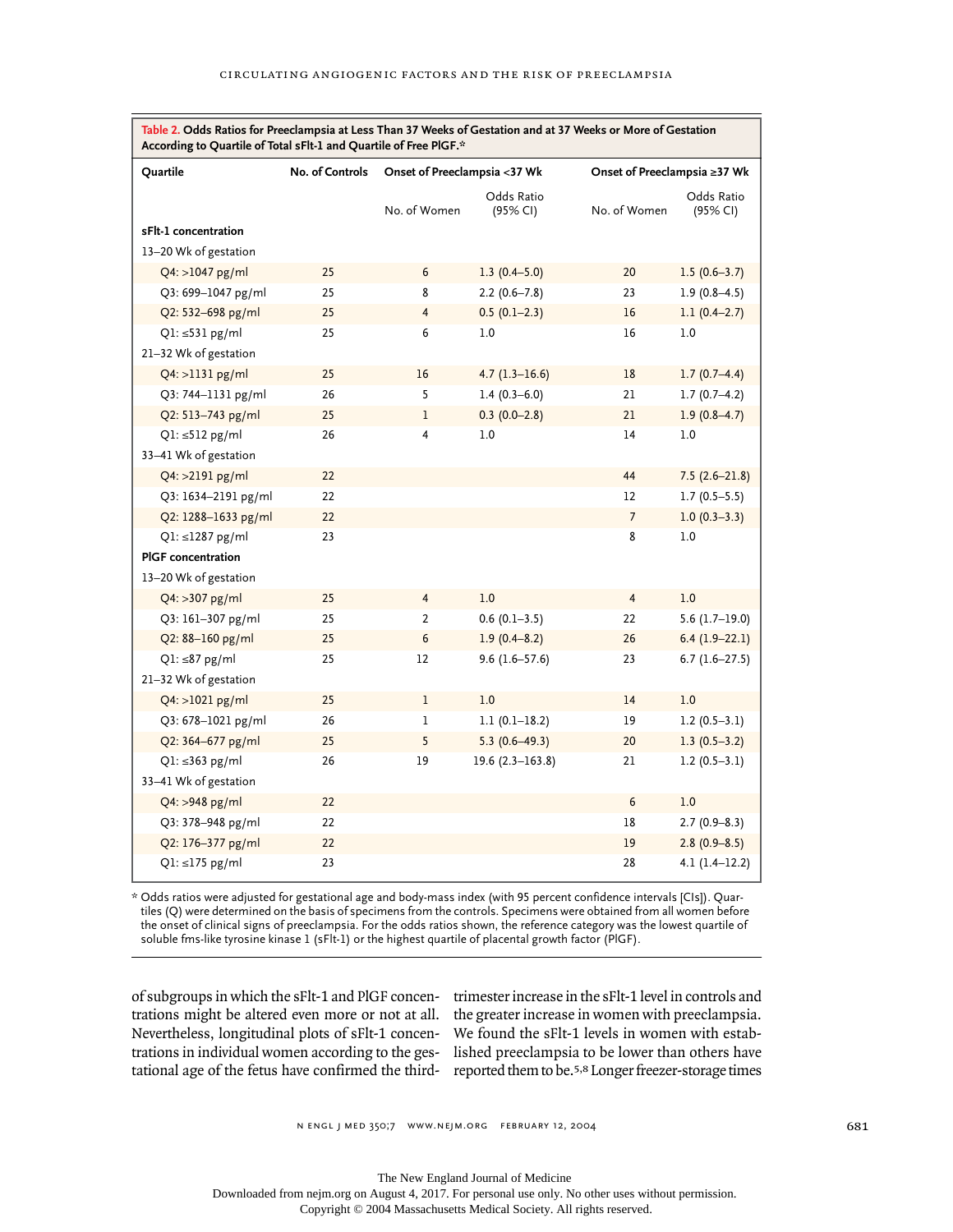may have resulted in decreased sFlt-1 levels in our study. A more likely explanation is that the women in our study may have had milder preeclampsia. The mean gestational age of the fetus at the time when specimens were obtained from women with clinical preeclampsia was 38 weeks in this study, as compared with 34 weeks or less in other studies. Finally, we did not examine other complications of pregnancy, such as intrauterine growth restriction in the absence of hypertension or gestational hypertension without proteinuria.

In summary, we have demonstrated a marked increase in the circulating sFlt-1 concentration beginning five weeks before the onset of preeclampsia, accompanied by decreases in the circulating free PlGF and VEGF levels. These findings lend support to the hypothesis that circulating angiogenic proteins may have an important biologic role in preeclampsia. Data from prospective, longitudinal studies in which serial concentrations of sFlt-1 and free PlGF are measured throughout pregnancy are needed to better assess the relevance of these markers to the early identification of preeclampsia and the prediction of its severity.

Supported by funds from the Beth Israel Deaconess Medical Center Obstetrics Department Research Foundation and by grants (DK 64255 and DK 02825, to Dr. Karumanchi) from the National Institutes of Health. The CPEP trial was supported by contracts (N01- HD-1-3121, N01-HD-1-3122, N01-HD-1-3123, N01-HD-1-3124, N01-HD-1-3125, N01-HD-1-3126, N01-HD-3154, and N01-HD-5-3246) with the National Institute of Child Health and Human Development, with cofunding from the National Heart, Lung, and Blood Institute.

Drs. Maynard, Sukhatme, and Karumanchi report being named as coinventors on a pending patent filed by Beth Israel Deaconess Medical Center for the use of angiogenesis-related proteins for the diagnosis and treatment of preeclampsia.

We are indebted to Patricia Moyer for assistance with figures; to Dr. Harold Dvorak, Department of Pathology, Beth Israel Deaconess Medical Center, for helpful suggestions and for his pioneering work in angiogenesis; to the patients who participated in the study; and to the following members of the CPEP Study Group, who assembled the data base and specimen repository: J.C. Hauth, R. Goldenberg, B.S. Stofan (University of Alabama at Birmingham); L.B. Curet, G.M. Joffe, V. Dorato (University of New Mexico at Albuquerque); B.M. Sibai, S.A. Friedman, B.M. Mercer, T. Carr (University of Tennessee at Memphis); P.M. Catalano, A.S. Petrulis, L. Barabach (Case Western Reserve University at MetroHealth Medical Center, Cleveland); C. Morris, S.-L. Jacobson, K. McCracken (Oregon Health Sciences University, Portland); J.R. Esterlitz, M.G. Ewell, D.M. Brown (the Emmes Corporation, Rockville, Md.); R.J. Levine, R. DerSimonian, J.D. Clemens, M.A. Klebanoff, E.G. Raymond, J.G. Rigau-Perez, H. Shifrin (National Institute of Child Health and Human Development); J.A. Cutler, D.E. Bild (National Heart, Lung, and Blood Institute); M. Lindheimer, C. Begg, T. Chalmers, M. Druzin, R. Sokol (Data and Safety Monitoring Board).

#### **references**

**1.** Walker JJ. Pre-eclampsia. Lancet 2000; 356:1260-5.

**2.** Roberts JM, Cooper DW. Pathogenesis and genetics of pre-eclampsia. Lancet 2001; 357:53-6.

**3.** Cockell AP, Learmont JG, Smarason AK, Redman CW, Sargent IL, Poston L. Human placental syncytiotrophoblast microvillous membranes impair maternal vascular endothelial function. Br J Obstet Gynaecol 1997; 104:235-40.

**4.** Holzgreve W, Ghezzi F, Di Naro E, Ganshirt D, Maymon E, Hahn S. Disturbed fetomaternal cell traffic in preeclampsia. Obstet Gynecol 1998;91:669-72.

**5.** Maynard SE, Min JY, Merchan J, et al. Excess placental soluble fms-like tyrosine kinase 1 (sFlt1) may contribute to endothelial dysfunction, hypertension, and proteinuria in preeclampsia. J Clin Invest 2003;111:649- 58.

**6.** Page NM, Woods RJ, Gardiner SM, et al. Excessive placental secretion of neurokinin B during the third trimester causes preeclampsia. Nature 2000;405:797-800.

**7.** Zhou Y, McMaster M, Woo K, et al. Vascular endothelial growth factor ligands and receptors that regulate human cytotrophoblast survival are dysregulated in severe preeclampsia and hemolysis, elevated liver enzymes, and low platelets syndrome. Am J Pathol 2002;160:1405-23.

**8.** Koga K, Osuga Y, Yoshino O, et al. Elevated serum soluble vascular endothelial

growth factor receptor 1 (sVEGFR-1) levels in women with preeclampsia. J Clin Endocrinol Metab 2003;88:2348-51.

**9.** Tsatsaris V, Goffin F, Munaut C, et al. Overexpression of the soluble vascular endothelial growth factor in preeclamptic patients: pathophysiological consequences. J Clin Endocrinol Metab 2003;88:5555-63. **10.** Polliotti BM, Fry AG, Saller DN, Mooney RA, Cox C, Miller RK. Second-trimester maternal serum placental growth factor and vascular endothelial growth factor for predicting severe, early-onset preeclampsia. Obstet Gynecol 2003;101:1266-74.

**11.** Taylor RN, Grimwood J, Taylor RS, Mc-Master MT, Fisher SJ, North RA. Longitudinal serum concentrations of placental growth factor: evidence for abnormal placental angiogenesis in pathologic pregnancies. Am J Obstet Gynecol 2003;188:177-82.

**12.** Eremina V, Sood M, Haigh J, et al. Glomerular-specific alterations of VEGF-A expression lead to distinct congenital and acquired renal diseases. J Clin Invest 2003;111: 707-16.

**13.** Kabbinavar F, Hurwitz HI, Fehrenbacher L, et al. Phase II, randomized trial comparing bevacizumab plus fluorouracil (FU)/ leucovorin (LV) and FU/LV alone in patients with metastatic colorectal cancer. J Clin Oncol 2003;21:60-5.

**14.** Yang JC, Haworth L, Sherry RM, et al. A randomized trial of bevacizumab, an anti– vascular endothelial growth factor antibody, for metastatic renal cancer. N Engl J Med 2003;349:427-34.

**15.** Levine RJ, Esterlitz JR, Raymond EG, et al. Trial of Calcium for Preeclampsia Prevention (CPEP): rationale, design, and methods. Control Clin Trials 1996;17:442-69.

**16.** Levine RJ, Hauth JC, Curet LB, et al. Trial of calcium to prevent preeclampsia. N Engl J Med 1997;337:69-76.

**17.** Zhang J, Bowes WA Jr. Birth-weight-forgestational-age patterns by race, sex, and parity in the United States population. Obstet Gynecol 1995;86:200-8.

**18.** Tjoa ML, van Vugt JM, Mulders MA, Schutgens RB, Oudejans CB, van Wijk IJ. Plasma placenta growth factor levels in midtrimester pregnancies. Obstet Gynecol 2001; 98:600-7.

**19.** Tidwell SC, Ho HN, Chiu WH, Torry RJ, Torry DS. Low maternal serum levels of placenta growth factor as an antecedent of clinical preeclampsia. Am J Obstet Gynecol 2001;184:1267-72.

**20.** Su YN, Lee CN, Cheng WF, Shau WY, Chow SN, Hsieh FJ. Decreased maternal serum placenta growth factor in early second trimester and preeclampsia. Obstet Gynecol 2001;97:898-904.

**21.** Thadhani R, Mutter W, Wolf M, et al. First trimester placental growth factor and soluble Fms-like tyrosine kinase 1 (sFlt-1) and risk for preeclampsia. J Clin Endocrinol Metab (in press).

**22.** Torry DS, Wang HS, Wang TH, Caudle